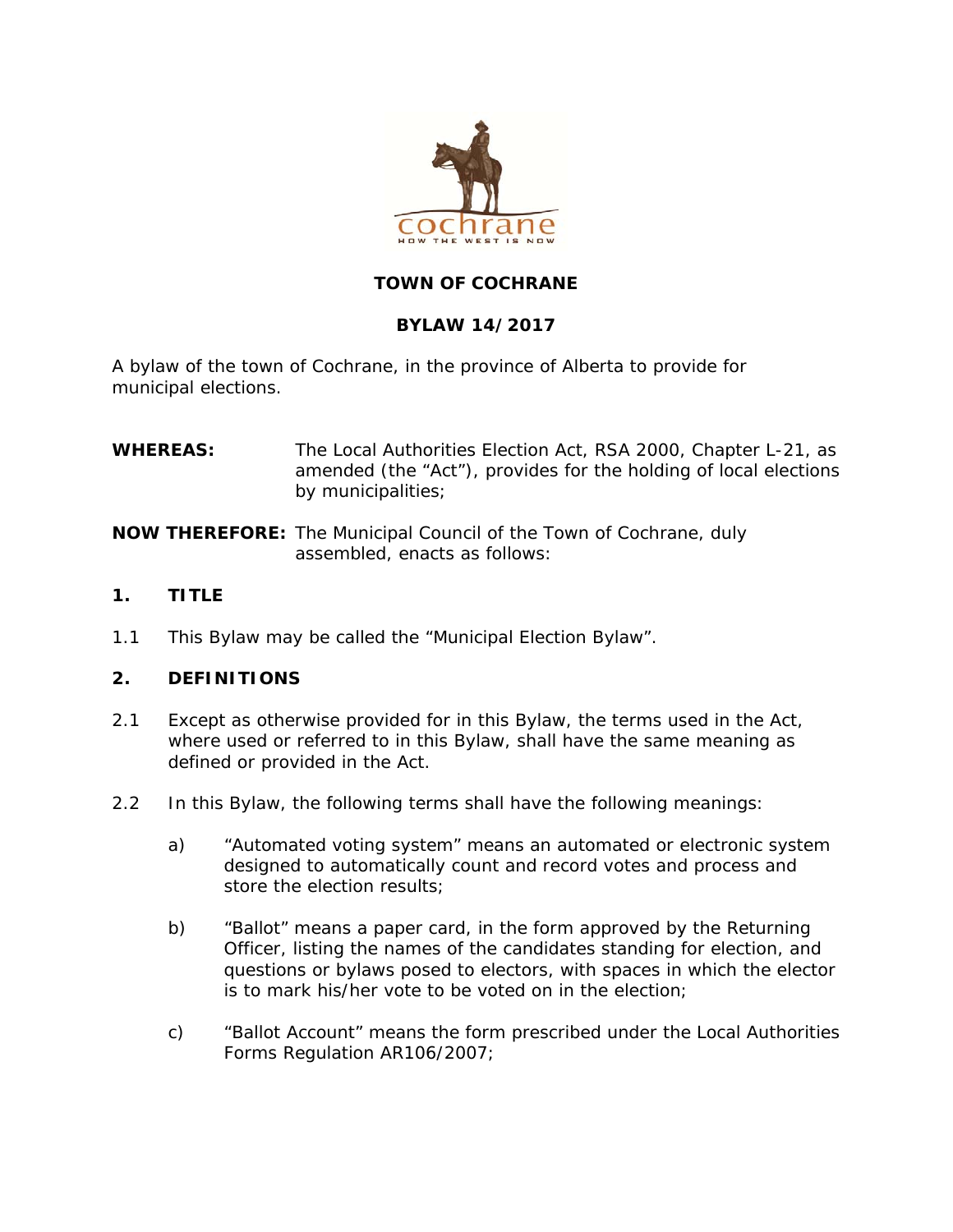- c) "Ballot Box" means a container, in a form approved by the Returning Officer, intended to contain the voted ballots;
- d) "Flash Drive" means a removable drive with a memory that stores all the tabulated totals with the voting subdivision programs;
- e) "Marking devices" means the pen or other instrument, approved by the Returning Officer, for the use in marking ballots by the elector;
- f) "Portable ballot box" means a cardboard container in the prescribed form, approved by the Returning Officer and intended for the use in the collection of voted ballot in an institutional vote, advance vote or incapacitated vote;
- g) "Secrecy Sleeve" means an open ended envelope, in a form approved by the Returning Officer, intended to be used to cover the ballot so as to conceal the markings made on the ballot by the elector without covering the initials of the election official;
- h) "Tally Register Tape" means the printed record generated by a vote tabulator showing the number of accepted ballots, the ballots read, and the results of the ballots read by the vote tabulator;
- i) "Vote Tabulator" means a unit of the automated voting system designed for use at the voting station to receive ballots and automatically scan a specified area or areas on the ballot and record the results;
- j) "Voting Station(s)" means an area designated by the Returning Officer in a controlled-access building and equipped for the counting of votes and the tabulation of election results.

# **3. VOTING SUBDIVISIONS**

3.1 The Returning Officer is authorized to divide the local jurisdiction into voting subdivisions and to amend the boundaries thereof.

# **4. ADVANCE VOTE**

4.1 The holding of an Advance Vote on any vote held in an election for the local jurisdiction is hereby authorized.

# **5. INSTITUTIONAL VOTING**

5.1 For the purpose of conducting institutional voting, the Returning Officer shall designate the location(s) and time(s) on election day during which the votes in the institutions shall be taken and may appoint the election officials necessary for the taking of the institutional votes.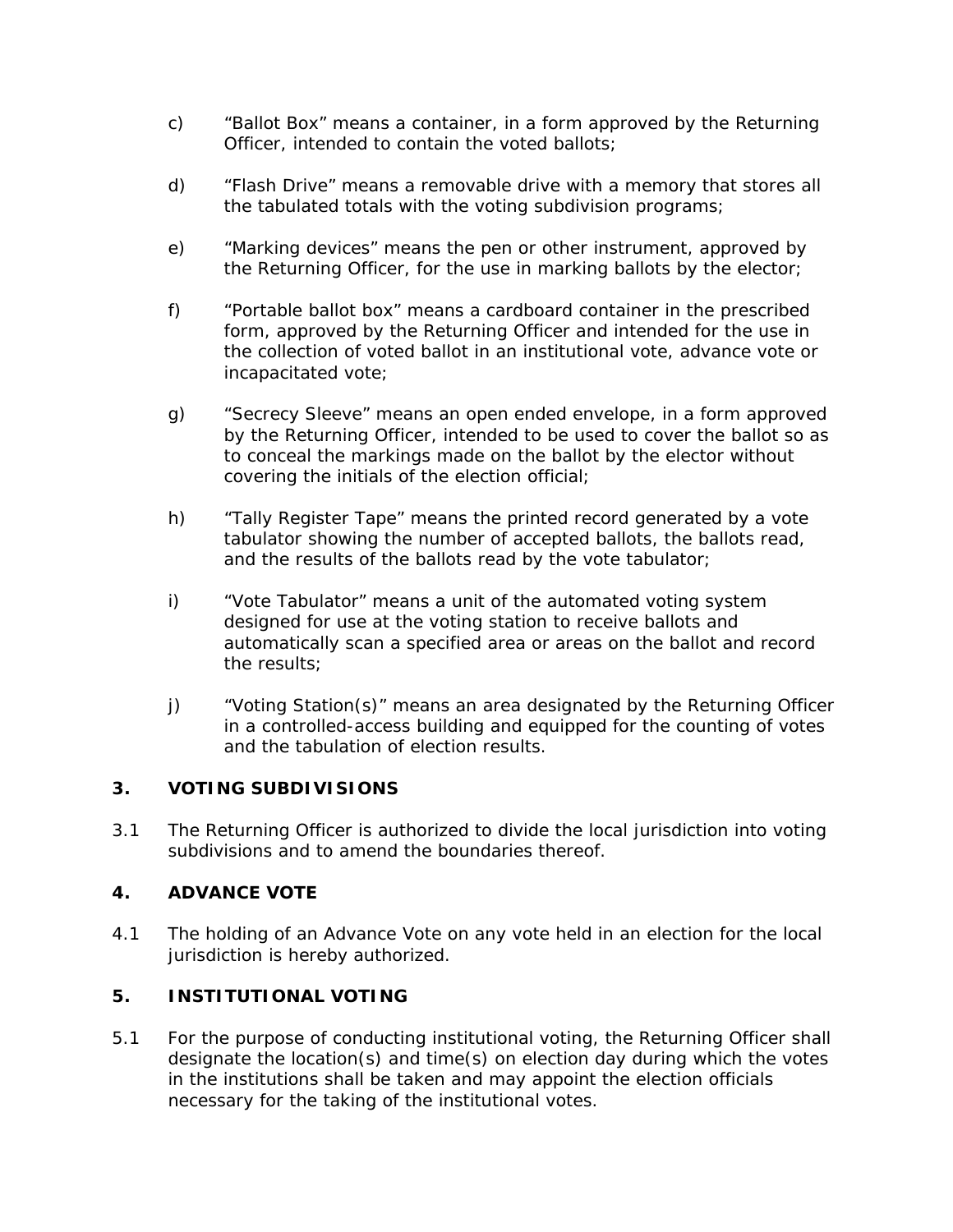# **6. INCAPACITATED ELECTOR AT HOME**

6.1 Provision is made for the attendance of two (2) deputies at a residence of an elector, during the hours an advance voting station of an election is open, in order to take the vote(s) of an elector who, because of physical incapacity or mobility limitations, is unable to attend a voting station or an advance voting station to vote.

# **7. VOTING HOURS**

7.1 Every voting station shall be kept open continuously on election day from 7:00 a.m. to 8:00 p.m.

# **8. AUTOMATED VOTING SYSTEM**

- 8.1 The taking of votes of the electors and the tabulation of election results on any bylaw/question or in any election conducted by the Town may be done by means of an automated voting system, as directed by the Returning Officer.
- 8.2 In the event that an automated voting system is used in the election, the Returning Officer shall:
	- a) satisfy himself/herself, prior to the date of the election that the automated voting system has been pre-tested and is accurate and in good working order; and
	- b) take whatever reasonable safeguards may be necessary to secure the automated voting system (and any part thereof, including the vote tabulators and the ballot boxes) from unauthorized access, entry, use, tampering, or any unauthorized use of the ballot or tabulated results.

# **9. BALLOTS**

- 9.1 Following nomination day, the Returning Officer shall cause sufficient ballot for the election to be printed.
- 9.2 The ballot shall be assembled in the following order and contain separate ballots for:
	- a) candidates for the office of the Mayor;
	- b) candidates for the office of Councillor;
	- c) candidates for the office of school Trustee, if elections are held in conjunction with elections for school board offices;
	- d) bylaw/question(s);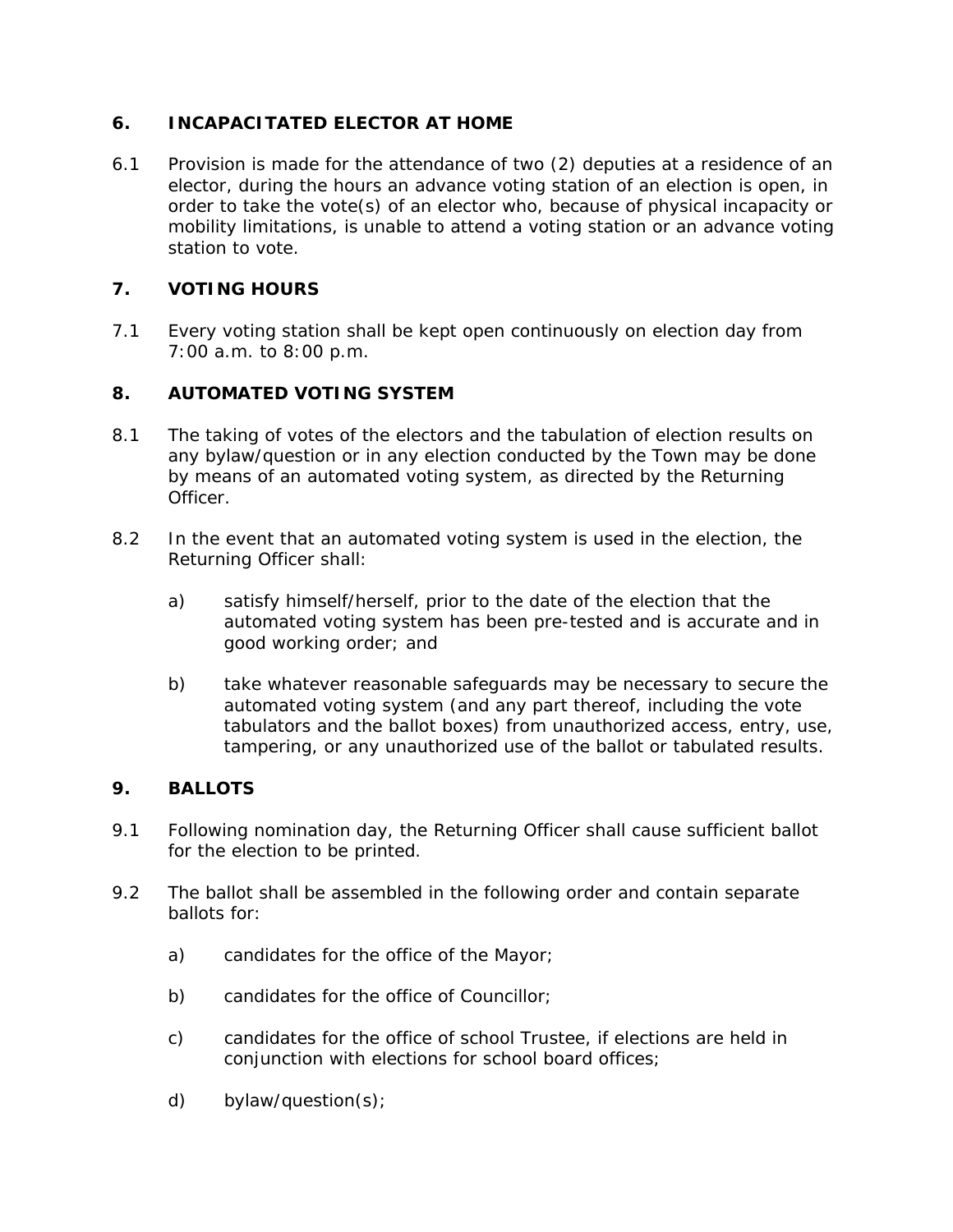- e) any other offices as may be specified or required by the Act or any other applicable legislation.
- 9.3 Ballots for candidates may be in the general form prescribed by the Returning Officer.
- 9.4 In the event the general election is held in conjunction with the election of school board Trustees, the Returning Officer may direct that separate ballot be printed, containing the ballots for the offices of Mayor, Councillors and other Ballots, and either the public school Trustee ballot(s) or the separate school Trustee ballot(s).
- 9.5 Unless otherwise provided for by a resolution of Town Council, the ballot for a vote on a bylaw or a question shall generally be in the following form:
	- a) in the case of a bylaw:

"Are you in favor of Bylaw \_\_\_\_ (title of bylaw)?

| Yes |  |
|-----|--|
| No  |  |

| (Mark only "yes" or "no")" |  |  |  |  |  |
|----------------------------|--|--|--|--|--|
|----------------------------|--|--|--|--|--|

provided that a copy of the text of the Bylaw shall be posted in at least one (1) conspicuous place at each voting station;

 b) in the case of the question, a short statement of the question, followed by:

"Are you in favor of the above proposed resolution?

 Yes No

(Mark only "yes" or "no")"

#### **10. PRE-VOTE PROCEDURE**

- 10.1 Procedure at the Voting Station:
	- a) In the presence of other deputies, staff, agents and electors, the Presiding Deputy Returning Officer of each voting station shall cause the vote tabulator to print a copy of all totals in its memory pack one hour or less before the opening of the poll.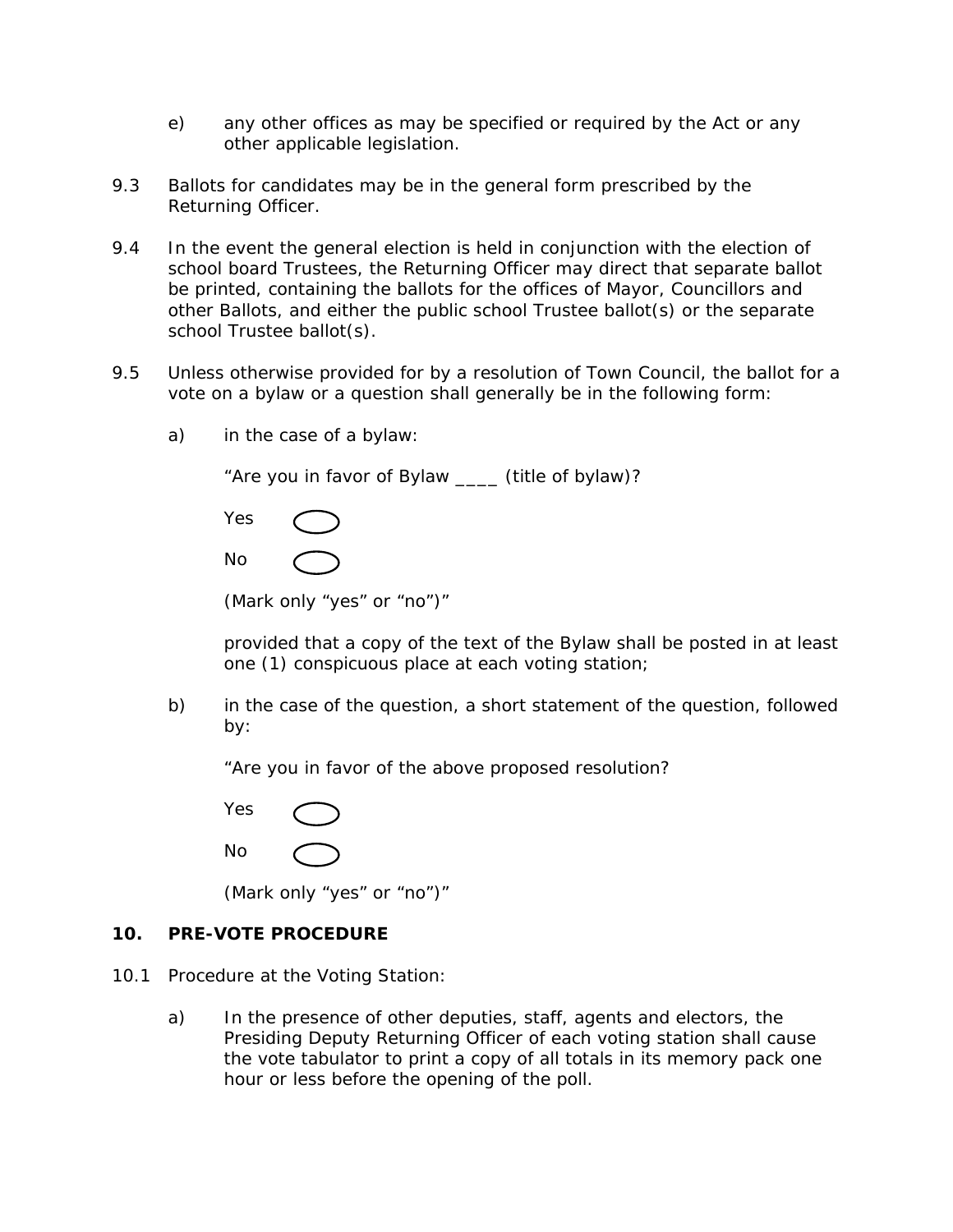- b) If the totals are zero for all candidates, questions and bylaws, the Presiding Deputy Returning Officer shall ensure that the zero printout remains affixed to the vote tabulator until the results are printed by the vote tabulator after the close of the poll at 8:00 p.m.
- c) If the totals are not zero for all candidates, questions and bylaws, the Presiding Deputy Returning Officer shall immediately notify the Returning Officer and shall conduct the vote using a back-up ballot box until the vote tabulator is made operational or the Returning Officer provides a replacement vote tabulator that adheres to Section 10(a) and  $(b)$ .

# **11. IDENTIFICATION REQUIREMENTS**

- 11.1 Every elector who attends a voting station or applies for a special ballot, in addition to making a statement in the presence of an officer at the voting station, in the prescribed form, that the person is eligible to vote as an elector, must produce the following identification in order to be eligible to vote:
	- (a) one piece of identification issued by a Canadian Government, whether federal, provincial or local, or an agency of that government, that contains a photograph of the elector and his or her name and current address; or
	- (b) sufficient identification as authorized by the Chief Electoral Officer under the Election Act for the purposes of section 95(1)(a)(ii) of that Act that establishes the elector's name and current address.
- 11.2 If an elector is unable to provide such identification as identified in Sections 11.1 (a) or (b), or the identification provided does not clearly establish their place of residence, the elector will be required to provide such other documentation as may be requested at the discretion of the Returning Officer, or designate, to reasonably prove the identity and residency of the elector.

# **12. VOTING PROCEDURE**

- 12.1 Every elector eligible to vote shall be given:
	- a) the ballot that the elector is eligible to receive and that has been initialed by a deputy; and
	- b) a secrecy sleeve.
- 12.2 Upon receiving the ballot and secrecy sleeve, the elector shall proceed to the voting compartment to vote.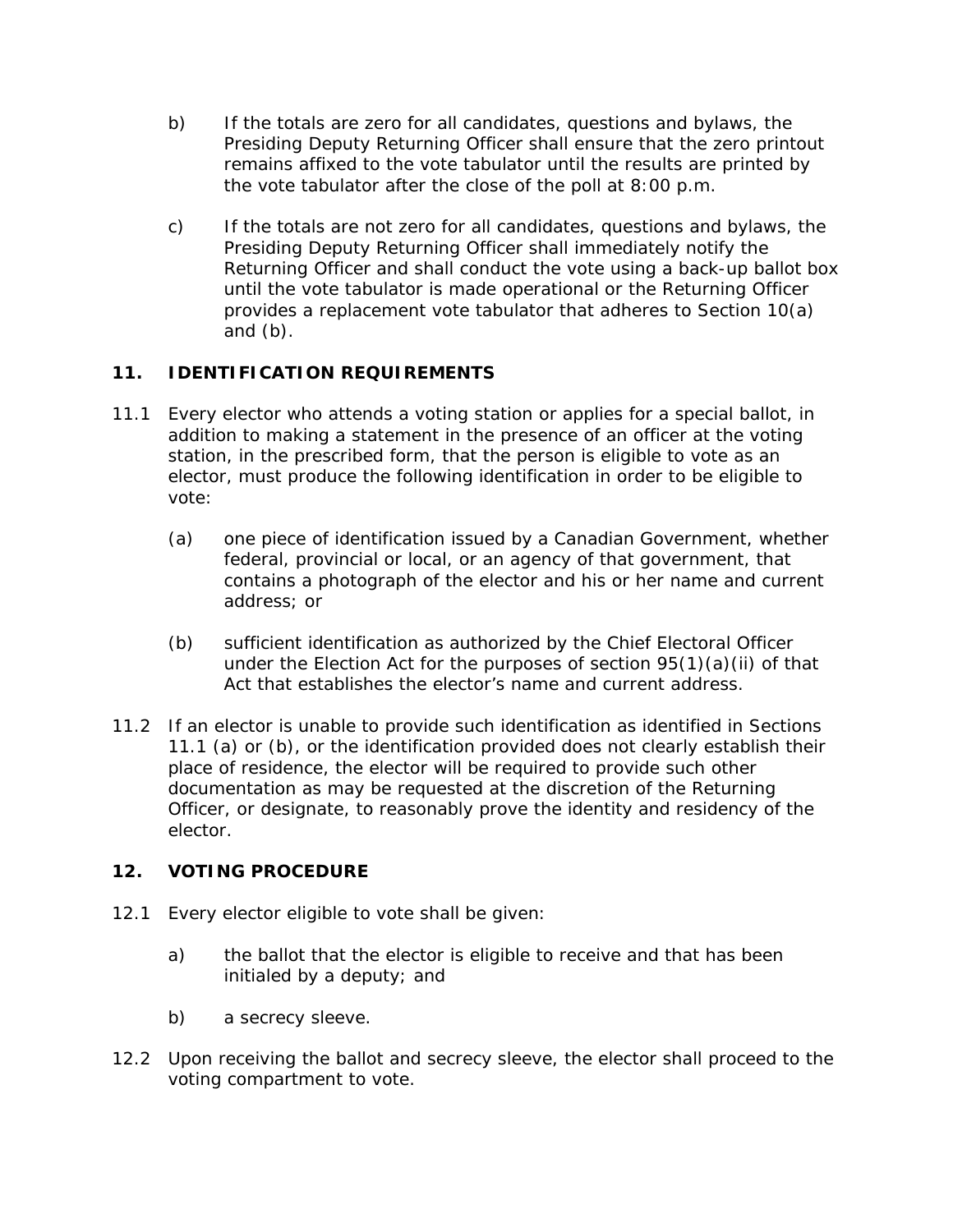- 12.3 While the elector is in the voting compartment, the elector shall mark the ballot(s) only with the marking device provided, by completing an oval in the space designated for a vote adjacent to the candidate's name or, where there is more than one vacancy, the candidates of his/her choice. Where the ballot includes a bylaw or question, the elector shall mark his/her vote within the portion of the ballot containing the affirmative or negative, whichever way he/she decides to vote.
- 12.4 After the elector has finished marking the ballot and has completed his/her voting, he/she shall:
	- a) insert the ballot into the secrecy sleeve without showing the markings on the ballot to anyone and without folding the ballot; and
	- b) leave the voting compartment and deliver the secrecy sleeve, containing the ballot, to deputy supervising the ballot box and the vote tabulator; and
	- c) observe the placing of his/her ballot through the vote tabulator into the ballot box by the deputy.
- 12.5 The deputy supervising the vote tabulator and ballot box shall insert the marked ballot, contained in the secrecy sleeve, into the vote tabulator and ballot box so that the ballot is extracted from the secrecy sleeve without exposing the marks made on the ballot by the elector.
- 12.6 Where a vote tabulator is available in the voting station but fails to operate, the deputy supervising the vote tabulator and ballot box shall:
	- a) insert the ballot from within the secrecy sleeve into the separate, sealed ballot box designed for storage of marked but untabulated ballots; and
	- b) insert the ballot into a vote tabulator following the close of the voting station.
- 12.7 The voting procedure prescribed in this Bylaw shall, during an advance vote, an institutional vote, and an incapacitated vote, as far as is practicable, apply and may be modified as necessary upon the direction of the Returning Officer.
- 12.8 Each elector shall follow the voting procedures as set out in this Bylaw and as posted in the voting station, and upon the deposit of his/her ballot into the ballot box, the elector shall leave the voting station.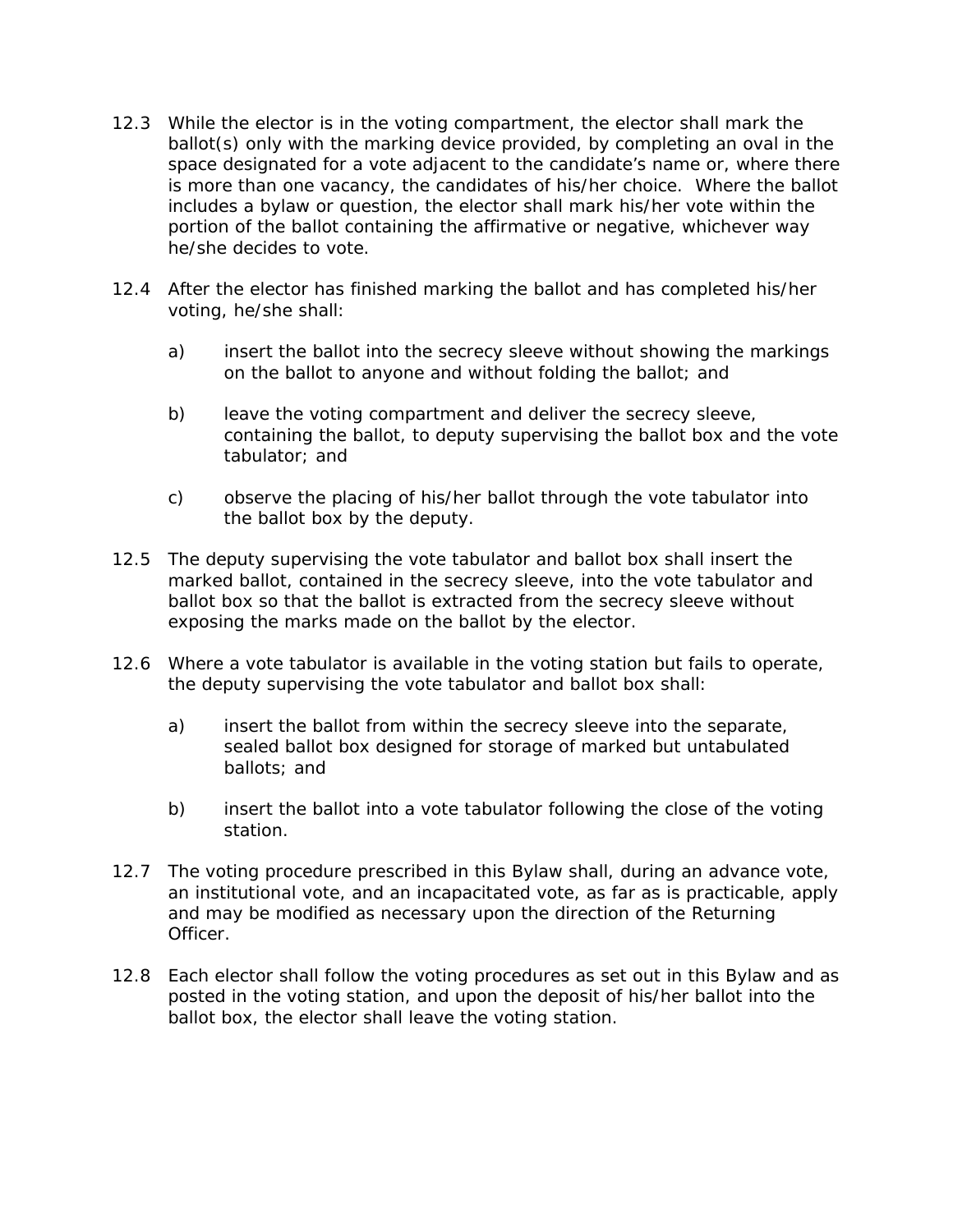# **13. POST-VOTE PROCEDURES**

- 13.1 Immediately after the close of the voting station, the Presiding Deputy Returning Officer shall:
	- a) secure the vote tabulator against receiving any more ballots;
	- b) activate the vote tabulator to produce two (2) copies of the tally register tape (or such other number as directed by the Returning Officer), complete the ballot account and attach one (1) copy of the tally register tape to the ballot account;
	- c) count the unused ballots and place the unused ballots, the voted ballots, the declined ballots and the spoiled ballots, together with the voting register, one (1) copy of the tally register tape, and all oaths, declarations and statements, if any, in the ballot box(es); and
	- d) seal and initial the ballot box(es) and immediately deliver the sealed ballot box(es), vote tabulator and ballot account (including the attached tally register tape) to the Returning Officer.
- 13.2 The portable ballot boxes used in the advance vote, the incapacitated vote, and the institutional vote, shall be sealed upon the completion of the vote in which they are used, and shall not be unsealed and opened until the close of voting stations on election day.
- 13.3 The Returning Officer may direct that the sealed portable ballot boxes be brought to the voting station where they remain sealed until they are opened for the counting of ballots by the automated voting system, and may make any other direction he/she deems necessary for the storage and disposition of the portable ballot boxes.

# **14. COUNTING PROCEDURE**

- 14.1 At the close of the voting stations on election day, or as soon thereafter as is reasonably possible, the Returning Officer shall receive all vote tabulators and the portable ballot boxes for the tabulation of results.
- 14.2 If, at the close of the poll, the Returning Officer is of the opinion that it is impracticable to count the vote with the vote tabulator, he/she may direct that all the votes cast in the election be counted manually following, as far as practicable, the provisions of the Act governing the counting of the votes.